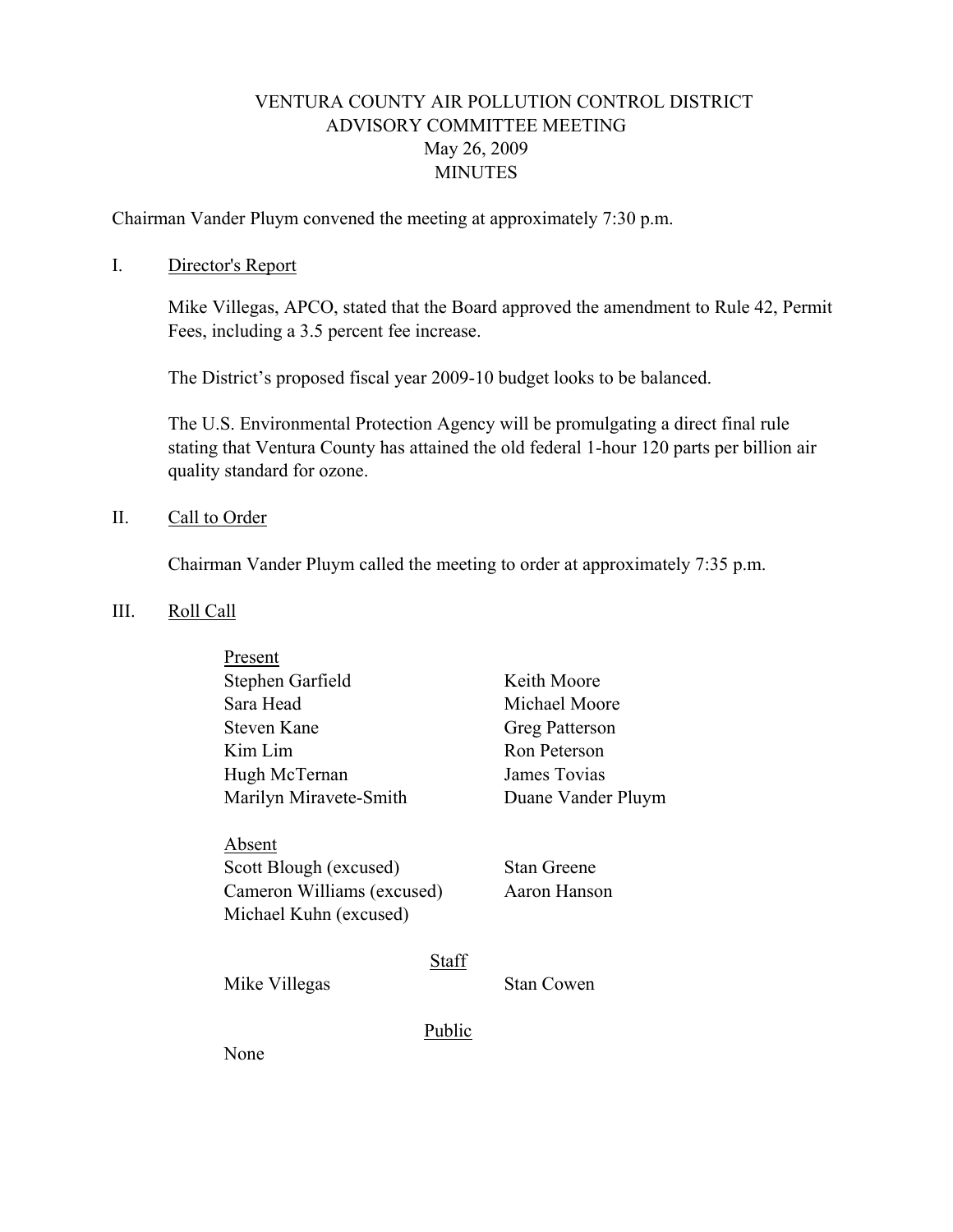### Page 2

## IV. Minutes

The minutes of the February 24, 2009, meeting were approved as drafted.

## V. Committee Comment

Committee member James Tovias asked if staff had information regarding the proposed pyrolosis unit at the Toland landfill. Mike Villegas stated that pyrolosis is the process of thermal decomposition of materials in the absence of oxygen. The material volume is greatly reduced and creates a byproduct known as char. This process is being studied as an alternative to landfills. International Environmental Systems (IES) has proposed to cite a research unit at the Toland Landfill. APCD staff have meet with Ventura Regional Sanitation District staff and an IES representative on very preliminary discussions regarding this proposal. One of the concerns some people have expressed regarding this technology is air toxics (dioxins). Any APCD permit for this type of unit would require any risk from air toxics to be controlled to a less than significant level. APCD staff has not had any recent contact with the project proponents.

Committee member Miravete-Smith asked about a newspaper article stating that Naval Base Ventura County was a significant source of toxics. Mike Villegas responded that the article was based on the U.S. EPA's Toxic Release Inventory data. The main source of toxics in the inventory was lead from the shooting range, which was not an air toxics issue.

Committee member Miravete-Smith asked about the newspaper article stating Ventura County received an "F" for ozone air quality. She stated she was under the impression that air quality was improving. Mike Villegas responded that air quality in Ventura County has been and continues to improve in the County. Ventura County attained the old federal one-hour 120 parts per billion ozone air quality standard in 2003. The District is working on our air quality management plan to attain the federal eight-hour 84 parts per billion ozone standard. Recently the U.S. EPA lowered the eight-hour ozone standard to 75 parts per billion. By 2013, we must develop a plan to attain this new standard. Receiving a passing grade requires attainment of the federal ozone standard. As one can see it is getting more difficult to receive a passing grade, even as air quality improves.

Committee member Keith Moore asked about the status of the gasoline station air pollution control equipment upgrades. Mike Villegas responded that the upgrades were proceeding, as equipment availability had improved. Mr. Villegas noted that the root of the problem could stem from having too many facilities subject to a requirement at once when implementing statewide rules. Perhaps starting a compliance clock from the time two or more systems are certified could help. Mr. Villegas noted that the District had not yet assessed any penalties. This turned out to be a good decision, as the state legislature had considered both extending the compliance deadline and limiting penalties.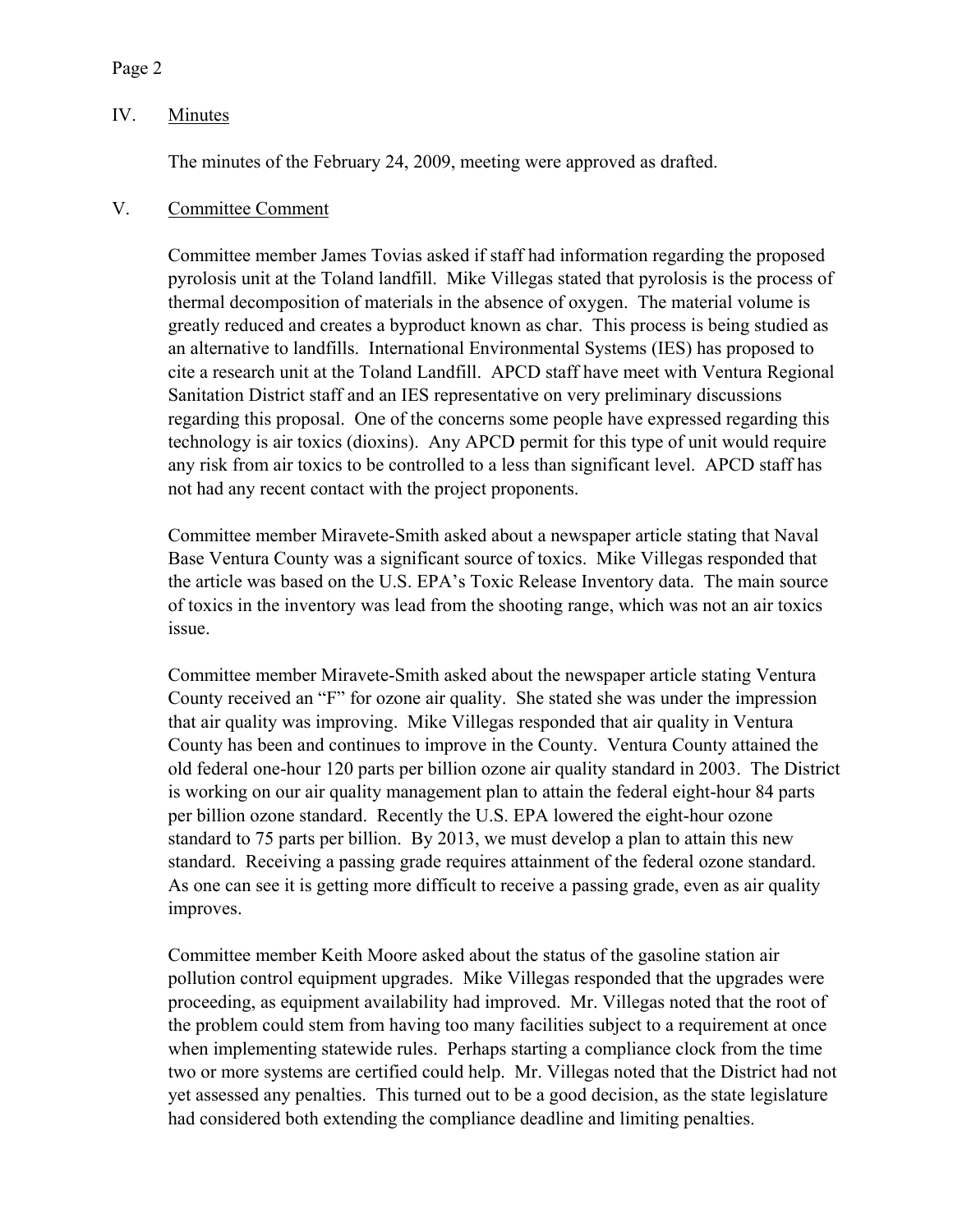## Page 3

## VI. Public Comment

There was no public comment.

VII. New Business

 Proposed New Rules 55.1, Paved Roads and Public Unpaved Roads, and 55.2, Street Sweeping Equipment

Stan Cowen, of APCD staff, gave an overview of the proposed new rules. The main points where as follows:

Rule 55.1:

- The owner of a public paved road would need to begin removal of any visible roadway accumulation covering over 200 square feet within 72 hours of notification by the APCD. Complete removal would need to be performed within 10 days of notification. The owner could request an extension of up to 90 days. This requirement would not apply to roadways with under 1,000 average daily trips.
- New construction and widening of paved roads with 1,000 or more average daily trips would need to have curbs and paved shoulders. Alternatives to paved shoulders would be allowed. An additional requirement applies to paved roads with medians.
- Dust emissions from construction equipment on an unpaved public road would be limited by two visible emission standards: 1) no more than a 100 foot dust plume; and 2) no visible dust that results in 20 percent or more opacity.

Rule 55.2:

- All newly purchased and leased street sweepers would need to be PM-10 certified pursuant to SCAQMD Rule 1186. No person would be allowed to operate a street sweeper for routine sweeping unless the sweeper is PM-10 certified.
- All routine sweepers would need to be properly maintained and operated. The proposed rule exempts construction sweepers, parking lot sweepers, and sweepers used on private roads.

Committee member Head asked if the Rule 55.1 requirements for unpaved roads could impact the banking of PM emission reductions from the paving of unpaved roads. Mike Villegas responded that the Rule 55.1 requirements for unpaved roads apply only to construction equipment, so there will not be an impact on banking.

Committee member Keith Moore asked if Rule 55.2 required the sweeping of streets. Stan Cowen replied no; however, if a sweeper is being used it would need to be PM-10